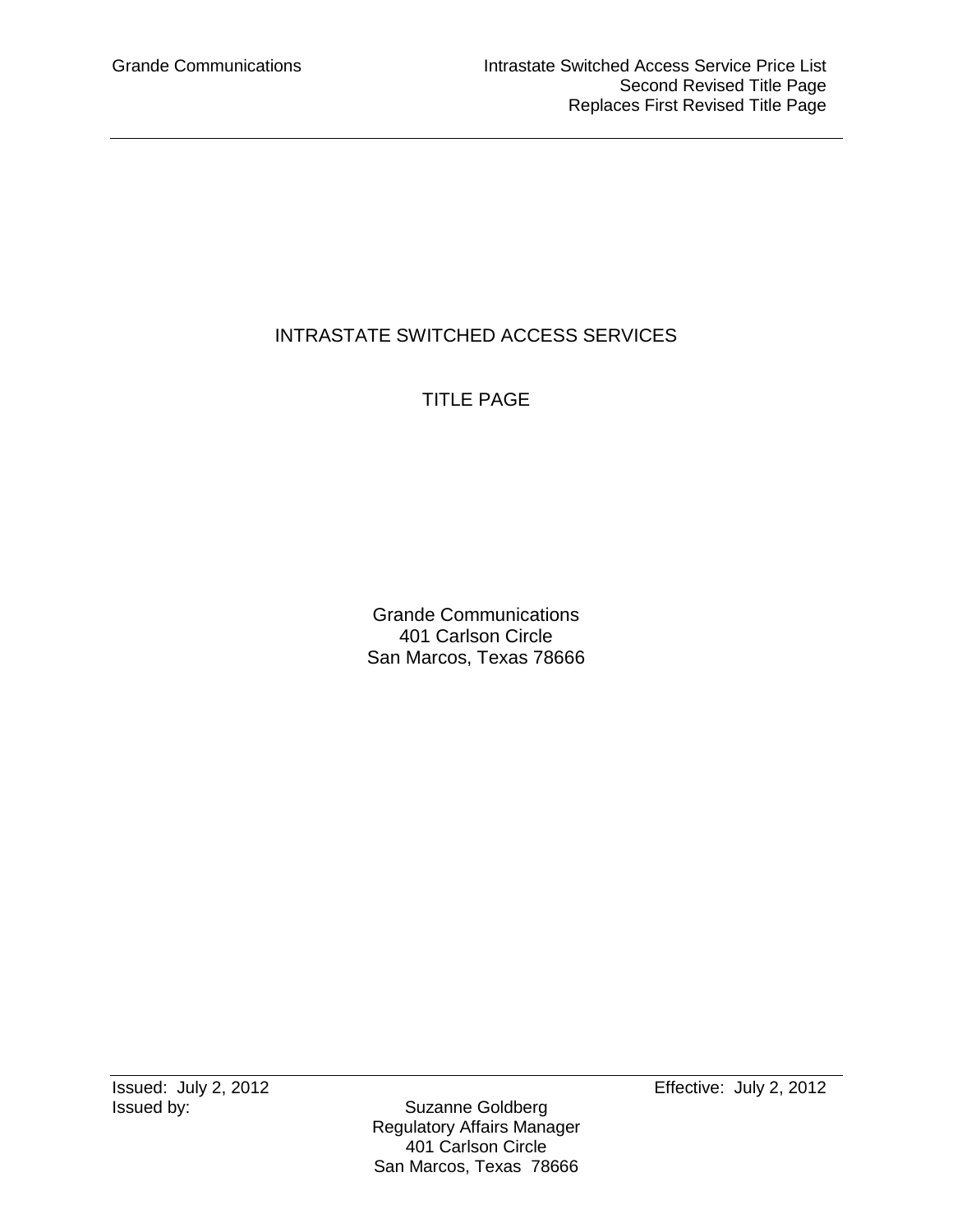## **Check Sheet**

All sheets of this tariff are effective as of the date shown at the bottom of the respective sheet(s). Original and revised sheets as named below comprise all changes from the original tariff and are currently in effect as of the date on the bottom of this page.

| Sheet              | Revision               |
|--------------------|------------------------|
| <b>Title Page</b>  | Second Revised         |
| <b>Check Sheet</b> | Twenty-Fourth Revised* |
| Preface            | Original               |
| Sheet 1            | <b>First Revised</b>   |
| Sheet 2            | <b>Seventh Revised</b> |
| Sheet 3            | <b>Fourth Revised</b>  |
| Sheet 4            | <b>Fourth Revised</b>  |
| Sheet 5            | Eighteenth Revised*    |
| Sheet 5.1          | Fourth Revised*        |
| Sheet 6            | Deleted                |
| Sheet 7            | Deleted                |
| Sheet 8            | <b>Third Revised</b>   |
| Sheet 9            | Original               |
| Sheet 10           | <b>Second Revised</b>  |
| Sheet 11           | Eighth Revised*        |
| Sheet 12           | First Revised          |
| Sheet 13           | First Revised          |
|                    |                        |

Issued: June 30, 2021 Effective: July 1, 2021

Joseph Kahl VP Regulatory & Public Affairs 401 Carlson Circle San Marcos, TX 78666

Issued by: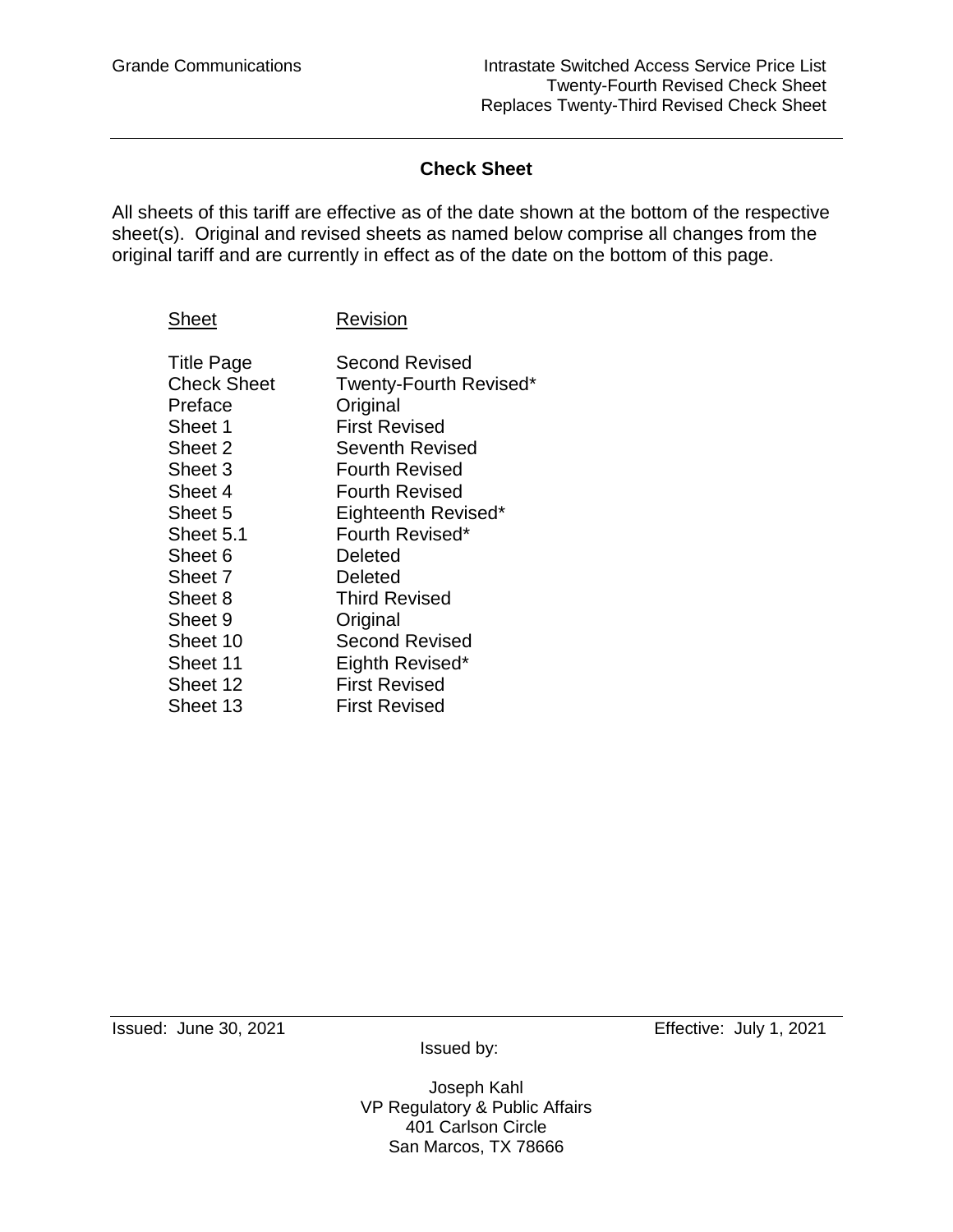# **SYMBOLS**

The following are the only symbols used for the purposes indicated below:

- (C) Changed administrative regulation
- (D) Discontinued rate, administrative regulation or test
- (I) Change resulting in an Increase to a Customer's Bill
- (N) New rate and/or new regulation
- (R) Change resulting in a Reduction to a Customer's Bill
- (T) Change in Text
- (Z) Correction

Issued: July 9, 2015 Effective: July 9, 2015

Issued by:

Joseph Kahl Sr. Director of Regulatory & External Affairs 401 Carlson Circle San Marcos, TX 78666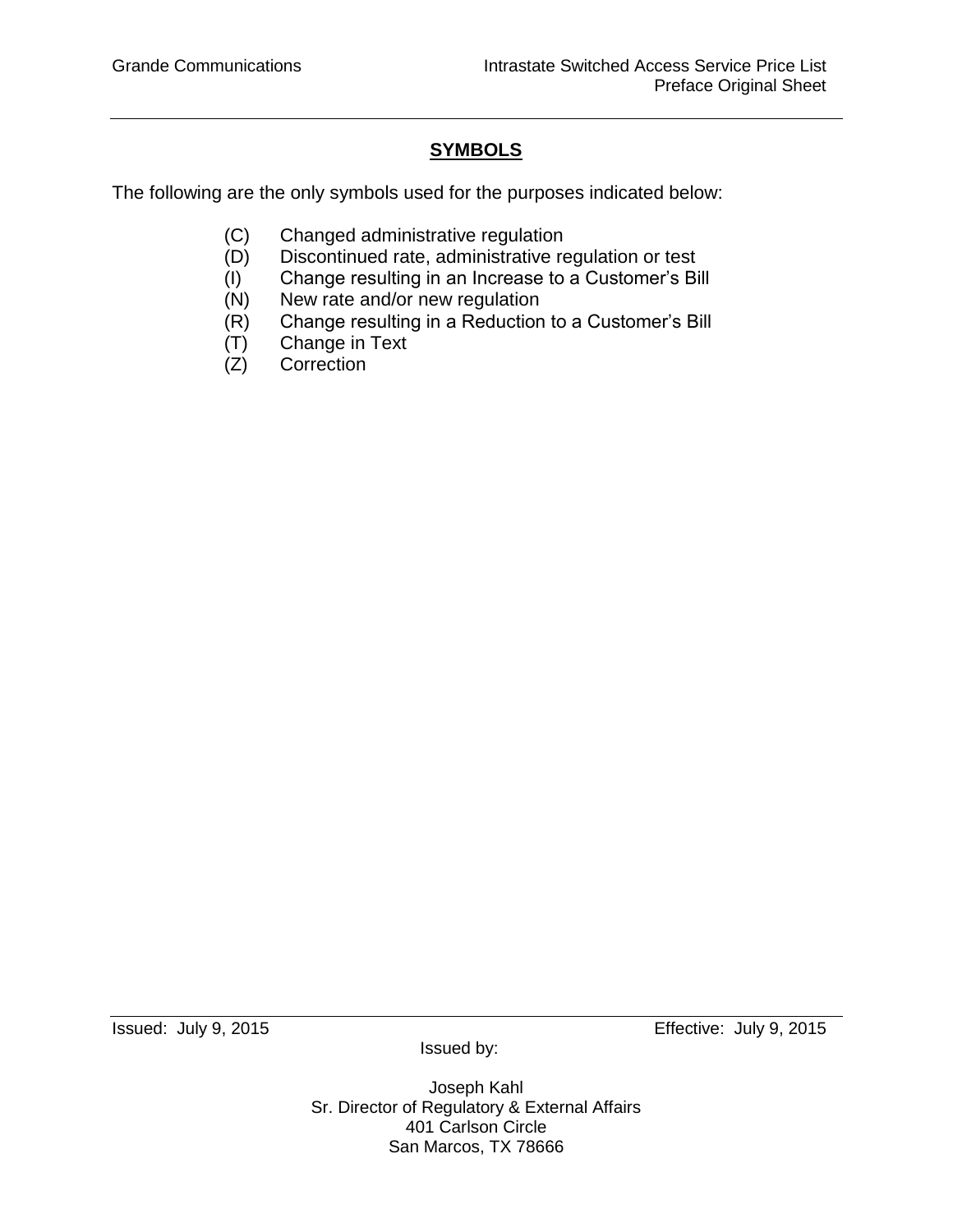## **Intrastate Switched Access Services**

### **I. General**

This price list contains regulations, rates and charges applying to the provision of Intrastate Switched Access Services (the "Services") by Grande Communications Networks, LLC, a Delaware limited liability company (the "Company"), with its principal office at 401 Carlson Circle, San Marcos, Texas 78666, for connection to intrastate communications facilities of Customers.

## **A. Provision of Services**

The Services will be made available on a first-come, first-served basis to the extent that such services are or can be made available with reasonable effort, and the Company determines in its reasonable discretion that sufficient capacity and facilities are available to allow for the provision of such services. The Services provided under this price list shall not be used for an unlawful purpose or used in an abusive manner.

## **B. Limitation of Liability**

The Company's liability, if any, for its willful misconduct with respect to any claim or suit, by a Customer or by any others, for damages associated with the installation, provision, termination, maintenance, repair or restoration of service shall not exceed an amount equal to the proportionate charge for the service for the period during which the service was affected.

The Company shall not be liable for any act or omission of any other carrier or Customer providing a portion of a service, nor shall the Company for its own act or omission hold liable any other carrier or Customer providing a portion of a service.

The Company is not liable for damages to the Customer premises resulting from the furnishing of a service, including the installation and removal of equipment and associated wiring, unless the damage is caused by the Company's negligence.

The Company's failure to provide or maintain services under this price list shall be excused by labor difficulties, governmental orders, civil commotion's, criminal actions taken against the Company, acts of God and other circumstances beyond the Company's reasonable control.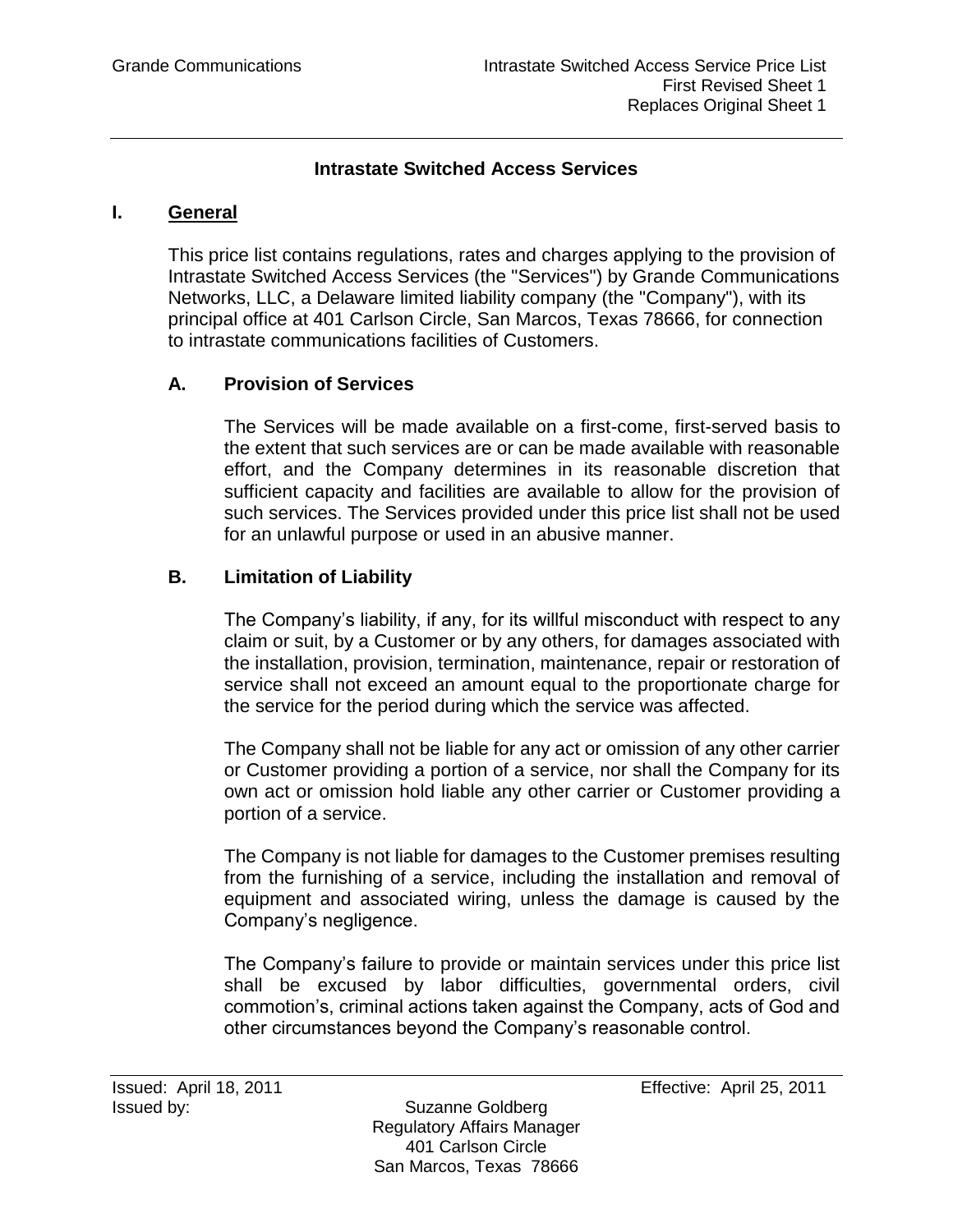## **II. Service Areas**

The Services shall be provided by the Company in the listed incumbent local exchange carriers' territories within the State of Texas:

AT&T Frontier **T** Century Link San Marcos Century Link of Lake Dallas Windstream

Issued: July 27, 2016 Effective: July 28, 2016 Joseph Kahl Sr. Director of Regulatory & External Affairs 401 Carlson Circle San Marcos, Texas 78666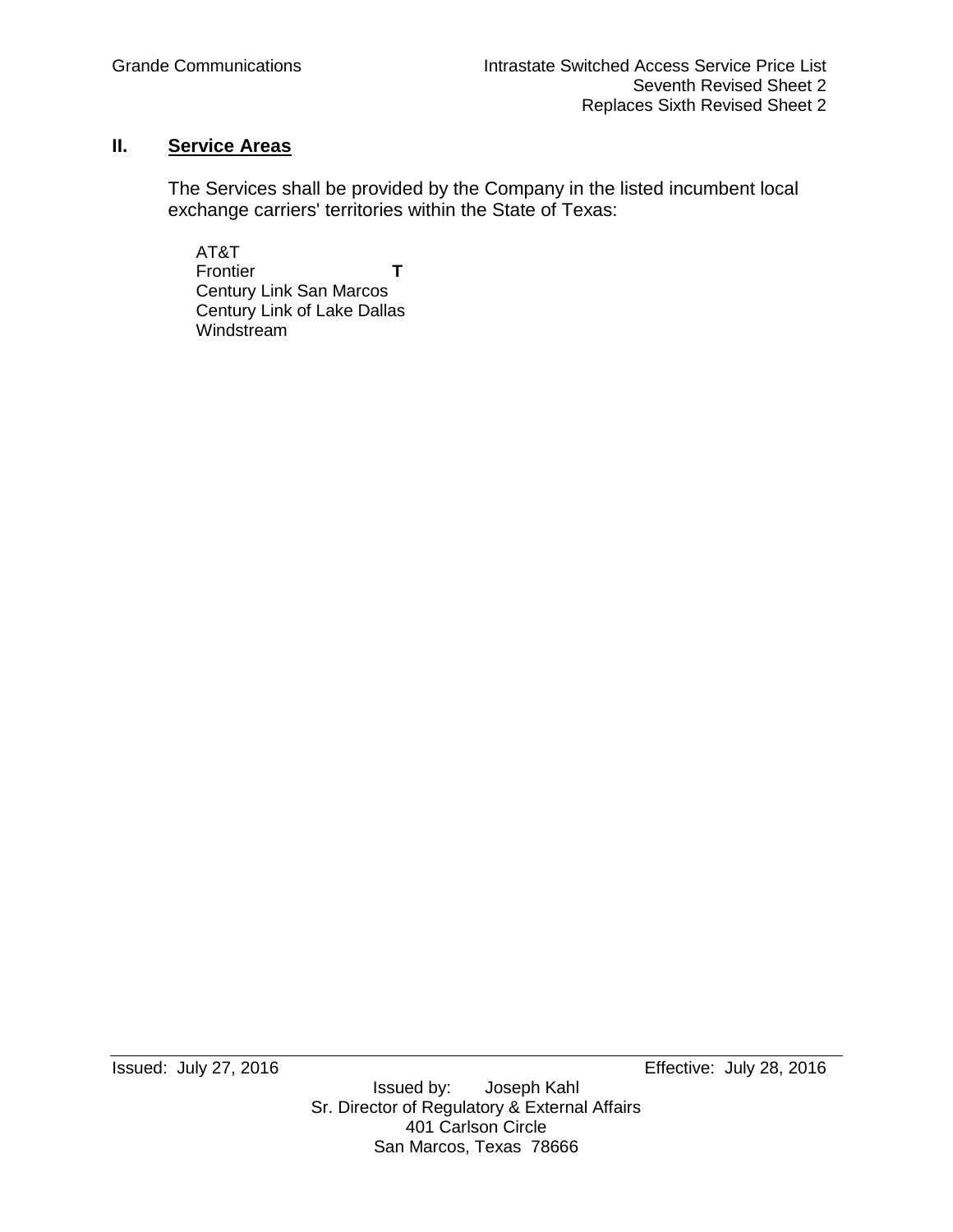# **III. Rates**

# **A. Intrastate Switched Access Non-Recurring Rates**

|                                       | Intrastate    |
|---------------------------------------|---------------|
| <b>Entrance Facility</b>              | <b>Amount</b> |
| DS <sub>3</sub>                       |               |
| 1st DS3                               | \$804.63      |
| ea. Additional DS3                    | \$530.63      |
| DS1                                   |               |
| 1st DS1                               | \$716.47      |
| ea. Additional DS1                    | \$468.30      |
| <b>Dedicated Tandem Transport</b>     |               |
| DS <sub>3</sub>                       |               |
| 1st DS3                               | \$547.05      |
| ea. Additional DS3                    | \$433.27      |
| DS1                                   |               |
| 1st DS1                               | \$470.04      |
| ea. Additional DS1                    | \$366.03      |
| <b>Dedicated End Office Transport</b> |               |
| DS <sub>3</sub>                       |               |
| 1st DS3                               | \$547.05      |
| ea. Additional DS3                    | \$433.27      |
| DS <sub>1</sub>                       |               |
| 1st DS1                               | \$470.04      |
| ea. Additional DS1                    | \$366.03      |
| <b>Trunk Installation</b>             |               |
| <b>First Trunk</b>                    | \$37.80       |
| <b>Additional Trunks</b>              | \$31.64       |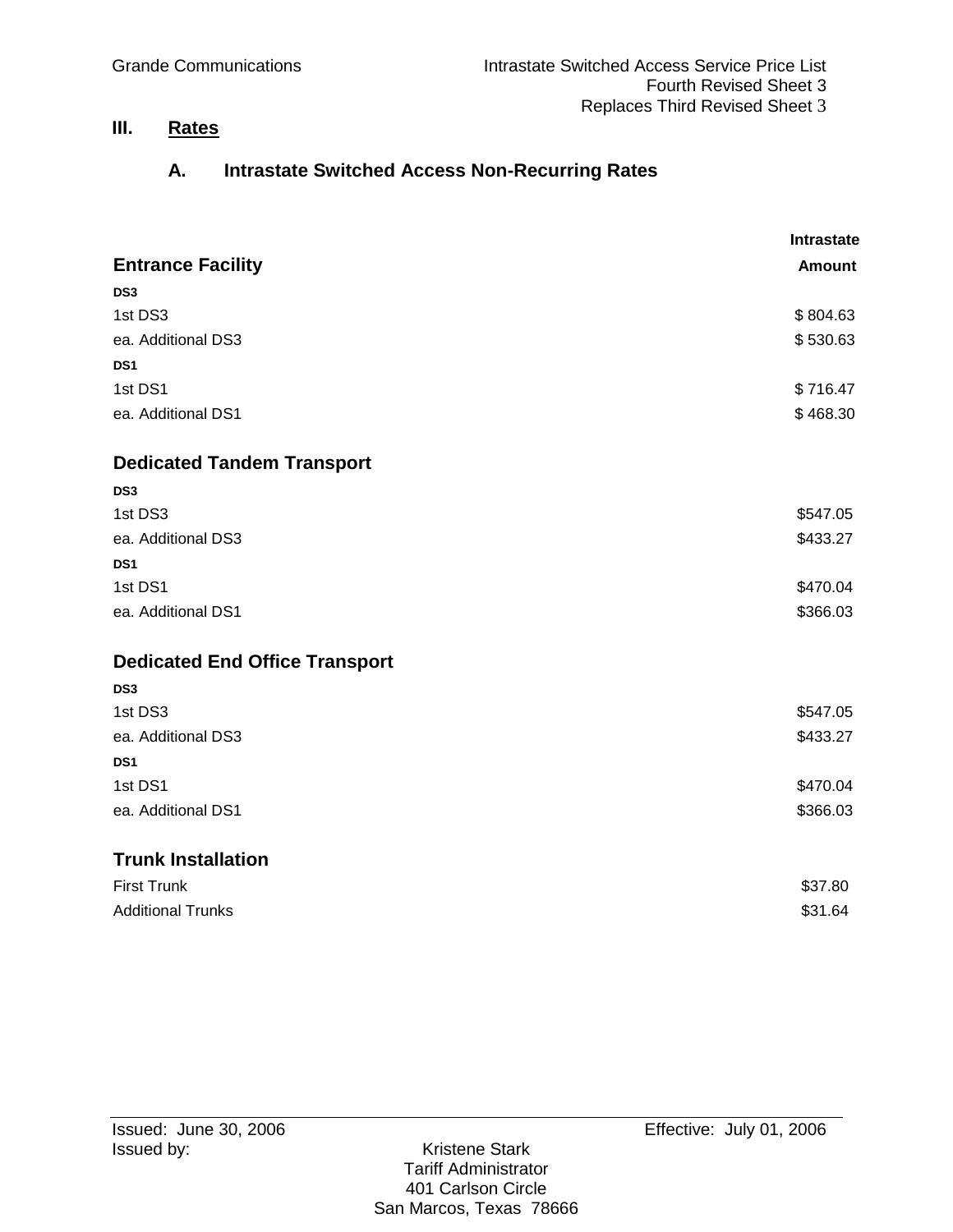### **B. Intrastate Switched Access Miscellaneous Rates**

## **Access Order Changes**

| Switched Access Order Charge             | \$17.00 |
|------------------------------------------|---------|
| <b>Access Order Modification Charges</b> |         |
| (1) Design Change Charge                 | \$32.96 |
| (2) Service Date Change Charge           | \$26.50 |

# **Carrier Identification Code (CIC)**

### **Establishment/Add/Change/Delete**

| FGD, first end office       | \$63.00 |
|-----------------------------|---------|
| FGD, additional end offices | \$35.00 |
| FGD, per tandem             | \$63.00 |

| <b>Additional Labor</b>                                                   | <b>First Half Hour</b> | Each Additional Half Hour |
|---------------------------------------------------------------------------|------------------------|---------------------------|
| (1) Installation                                                          |                        |                           |
| Overtime, per Technician                                                  | \$250.00               | \$100.00                  |
| Premium Time, per Technician                                              | \$300.00               | \$250.00                  |
| (2) Testing and Maintenance with Other Telephone Companies or Other Labor |                        |                           |
| Basic Time, per Technician                                                | \$85.00                | \$55.00                   |
| Overtime, per Technician                                                  | \$100.00               | \$80.00                   |
| Premium Time, per Technician                                              | \$110.00               | \$90.00                   |
| $(3)$ Stand by                                                            |                        |                           |
| Basic Time, per Technician                                                | \$0.00                 | \$115.00                  |
| Overtime, per Technician                                                  | \$0.00                 | \$140.00                  |
| Premium Time, per Technician                                              | \$0.00                 | \$170.00                  |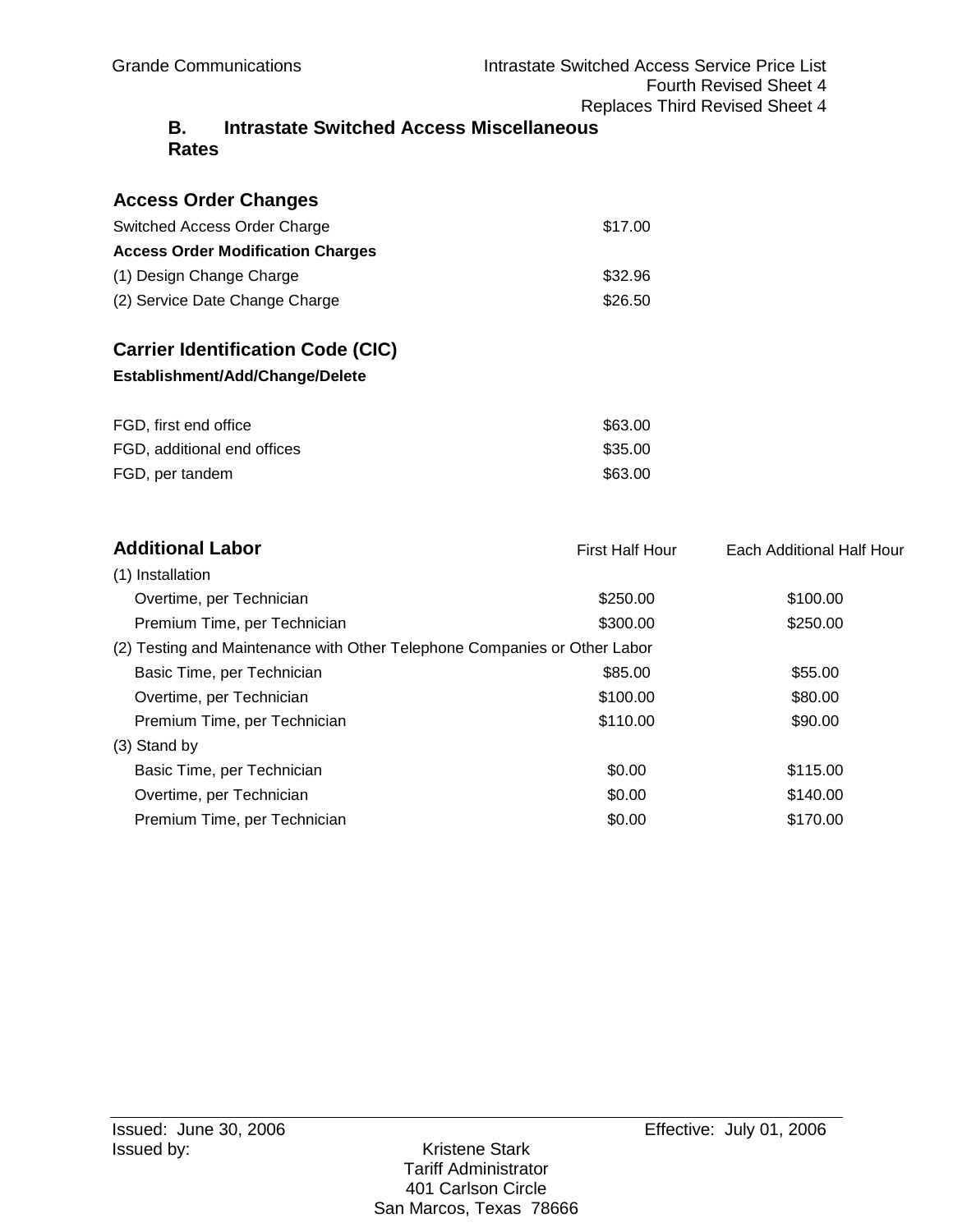# Eighteenth Revised Sheet 5

**C**

Replaces Seventeenth Revised Sheet 5

|                                                                                 |                                              |                   |                        | C. Intrastate Switched Access Monthly-Recurring Rates                  |                   |                                    |                                                |                   |                        |                                                                  |                         |            |
|---------------------------------------------------------------------------------|----------------------------------------------|-------------------|------------------------|------------------------------------------------------------------------|-------------------|------------------------------------|------------------------------------------------|-------------------|------------------------|------------------------------------------------------------------|-------------------------|------------|
| <b>IRATE COMPONENTS</b>                                                         | <b>INTRASTATE</b><br><b>TX - SBC AREAS</b>   |                   |                        | <b>INTRASTATE</b><br><b>TX-CENTURYLINK-</b><br><b>SAN MARCOS AREAS</b> |                   |                                    | <b>INTRASTATE</b><br><b>TX - VERIZON AREAS</b> |                   |                        | <b>INTRASTATE</b><br>TX - WINDSTREAM -<br><b>SUGARLAND AREAS</b> |                         |            |
|                                                                                 | <b>ORIG</b>                                  | <b>TERM</b>       |                        | <b>ORIG</b>                                                            | <b>TERM</b>       |                                    | <b>ORIG</b>                                    | <b>TERM</b>       |                        | <b>ORIG</b>                                                      | <b>TERM</b>             |            |
| <b>DS3 Entrance Facility</b>                                                    | \$1.136.40                                   |                   | \$1,136.40             | \$1,136.40                                                             |                   | \$1,136.40                         | \$1,136.40                                     |                   | \$1,136.40             | \$1,136.40                                                       |                         | \$1,136.40 |
| DS3 Dedicated Transport -<br>Fixed                                              | \$556.00                                     |                   | \$556.00               | \$556.00                                                               |                   | \$556.00                           | \$556.00                                       |                   | \$556.00               | \$556.00                                                         |                         | \$556.00   |
| <b>DS3 Dedicated Transport - per</b><br>Imile                                   | \$43.24                                      |                   | \$43.24                | \$43.24                                                                |                   | \$43.24                            | \$43.24                                        |                   | \$43.24                | \$43.24                                                          |                         | \$43.24    |
| <b>DS1 Entrance Facility</b>                                                    | \$98.64                                      |                   | \$98.64                | \$98.64                                                                |                   | \$98.64                            | \$98.64                                        |                   | \$98.64                | \$98.64                                                          |                         | \$98.64    |
| <b>DS1 Dedicated Transport</b><br><b>Fixed (0-miles)</b>                        | \$4.80                                       |                   | \$4.80                 | \$4.80                                                                 |                   | \$4.80                             | \$4.80                                         |                   | \$4.80                 | \$4.80                                                           |                         | \$4.80     |
| <b>DS1</b> Dedicated Transport<br><b>Fixed (Over 0 miles)</b>                   | \$28.84                                      |                   | \$28.84                | \$28.84                                                                |                   | \$28.84                            | \$28.84                                        |                   | \$28.84                | \$28.84                                                          |                         | \$28.84    |
| <b>DS1 Dedicated Transport - per</b><br>mile                                    | \$5.79                                       |                   | \$5.79                 | \$5.79                                                                 |                   | \$5.79                             | \$5.79                                         |                   | \$5.79                 | \$5.79                                                           |                         | \$5.79     |
| Dedicated Tandem Trunk Port                                                     | \$1.34                                       |                   | \$1.34                 | \$1.34                                                                 |                   | \$1.34                             | \$1.34                                         |                   | \$1.34                 | \$1.34                                                           |                         | \$1.34     |
| Dedicated End Office Trunk<br><b>Port</b>                                       | \$18.96                                      |                   | \$18.96                | \$18.96                                                                |                   | \$18.96                            | \$18.96                                        |                   | \$18.96                | \$18.96                                                          |                         | \$18.96    |
| <b>EO Switching</b>                                                             | \$0.002563                                   |                   | \$0.000000             | \$0.009600                                                             |                   | \$0.000000                         | \$0.0067806                                    |                   | \$0.0000000 \$0.011300 |                                                                  |                         | \$0.000000 |
| Shared Trunk Port at EO                                                         | \$0.000900                                   |                   | \$0.0000000 \$0.001997 |                                                                        |                   |                                    | \$0.0016920                                    |                   | \$0.0000000 \$0.000000 |                                                                  |                         | \$0.000000 |
| <b>CCL(carrier common line)</b>                                                 | \$0.000000                                   |                   | \$0.000000             | \$0.010000                                                             |                   | \$0.000000                         |                                                |                   | $\blacksquare$         | \$0.010000                                                       |                         | \$0.000000 |
| <b>Composite Terminating End</b><br><b>Office Charge (CTEOC)</b>                | \$0.000000                                   |                   | \$0.000000             | \$0.000000                                                             |                   | \$0.000000 \$0.000000              |                                                |                   | \$0.000000             | \$0.000000                                                       |                         | \$0.000000 |
|                                                                                 |                                              | <b>End Office</b> | 3rd Party              |                                                                        | <b>End Office</b> | 3rd Party                          |                                                | <b>End Office</b> | 3rd Party              |                                                                  | <b>End Office</b>       | 3rd Party  |
| <b>Tandem Switching</b><br><b>Non 800</b>                                       | \$0.0002880<br>800 DB \$0.0010000 \$0.000000 |                   |                        | \$0.0067560<br>\$0.0002880 \$0.0010000                                 | \$0.000000        | \$0.0067560 \$0.0010000 \$0.001574 | \$0.001574                                     |                   | \$0.001574             | \$0.000900<br>\$0.000900                                         | \$0.0000000 \$0.0009000 |            |
| LT per mou                                                                      | \$0.0000530 \$0.000000                       |                   |                        | \$0.0000530 \$0.0000110                                                | \$0.000000        | \$0.0000110 \$0.000000 \$0.000000  |                                                |                   | \$0.000000             | \$0.0015116                                                      | \$0.0000000 \$0.0006000 |            |
| LT per mou/per mile                                                             | \$0.0000030 \$0.000000                       |                   |                        | \$0.0000030 \$0.0000120                                                | \$0.000000        | \$0.0000120 \$0.000002 \$0.000002  |                                                |                   | \$0.000002             | \$0.000600                                                       | \$0.0000000 \$0.0001000 |            |
| <b>Carrier</b><br><b>Identification</b><br>Parameter (CIP) Charge - Per<br>Call | \$0.00010                                    |                   |                        | \$0.00010                                                              |                   |                                    | \$0.00010                                      |                   |                        | \$0.00010                                                        |                         |            |

Issued: June 30, 2021 Effective: July 1, 2021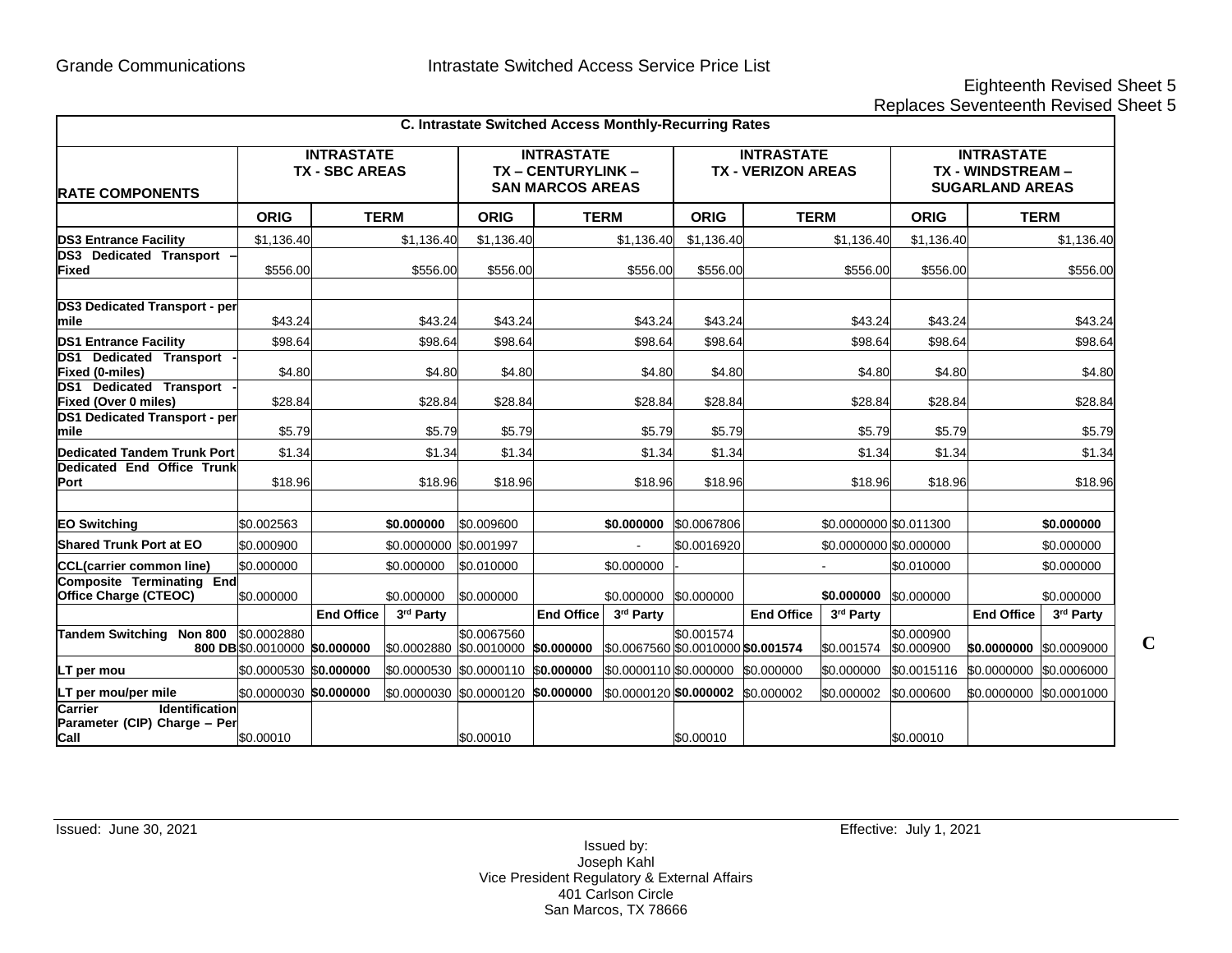#### **C. Intrastate Switched Access Monthly-Recurring Rates - Continued**

| <b>RATE COMPONENTS</b>                                             |                          | <b>INTRASTATE</b><br>TX - CENTURYLINK - UNITED AREAS |            | <b>INTRASTATE</b><br>TX - WINDSTREAM - VALOR AREA |                   |             |  |
|--------------------------------------------------------------------|--------------------------|------------------------------------------------------|------------|---------------------------------------------------|-------------------|-------------|--|
|                                                                    | <b>ORIG</b>              | <b>TERM</b>                                          |            | <b>ORIG</b>                                       | <b>TERM</b>       |             |  |
| <b>DS3 Entrance Facility</b>                                       | \$1,136.40               |                                                      | \$1,136.40 | \$1,136.40                                        |                   | \$1,136.40  |  |
| <b>DS3 Dedicated Transport - Fixed</b>                             | \$556.00                 |                                                      | \$556.00   | \$556.00                                          |                   | \$556.00    |  |
| <b>DS3 Dedicated Transport - per mile</b>                          | \$43.24                  |                                                      | \$43.24    | \$43.24                                           |                   | \$43.24     |  |
| <b>DS1 Entrance Facility</b>                                       | \$98.64                  |                                                      | \$98.64    | \$98.64                                           |                   | \$98.64     |  |
| DS1 Dedicated Transport - Fixed (0-<br>miles)                      | \$4.80                   |                                                      | \$4.80     | \$4.80                                            |                   | \$4.80      |  |
| <b>DS1 Dedicated Transport - Fixed (Over</b><br>0 miles)           | \$28.84                  |                                                      | \$28.84    | \$28.84                                           |                   | \$28.84     |  |
| DS1 Dedicated Transport - per mile                                 | \$5.79                   |                                                      | \$5.79     | \$5.79                                            |                   | \$5.79      |  |
| <b>Dedicated Tandem Trunk Port</b>                                 | \$1.34                   |                                                      | \$1.34     | \$1.34                                            |                   | \$1.34      |  |
| <b>Dedicated EO Trunk Port</b>                                     | \$18.96                  |                                                      | \$18.96    | \$18.96                                           |                   | \$18.96     |  |
|                                                                    |                          |                                                      |            |                                                   |                   |             |  |
| <b>EO Switching</b>                                                | \$0.012300               |                                                      | \$0.000000 | \$0.0162665                                       |                   | \$0.000000  |  |
| <b>Shared Trunk Port at EO</b>                                     | \$0.0004980              |                                                      |            |                                                   |                   | \$0.000000  |  |
| <b>CCL(carrier common line)</b>                                    | ۰                        |                                                      |            | ۰                                                 |                   |             |  |
| <b>Composite Terminating End Office</b><br>Charge (CTEOC)          |                          |                                                      |            |                                                   |                   |             |  |
|                                                                    |                          |                                                      |            |                                                   |                   |             |  |
|                                                                    |                          | <b>End Office</b>                                    | 3rd Party  |                                                   | <b>End Office</b> | 3rd Party   |  |
| <b>Tandem Switching</b><br><b>Non 800</b><br>800 DB                | \$0.000331<br>\$0.000331 | \$0.000000                                           | \$0.000331 | \$0.000285<br>\$0.000285                          | 0.000000          | \$0.000285  |  |
| LT per mou                                                         | \$0.000218               | \$0.000000                                           | \$0.000218 | \$0.0001516                                       | 0.000000          | \$0.0001512 |  |
| LT per mou/per mile                                                | \$0.000020               | \$0.000000                                           | \$0.000020 | \$0.000053                                        | 0.000000          | \$0.000053  |  |
| <b>Carrier Identification Parameter (CIP)</b><br>Charge - Per Call | 0.00010                  |                                                      |            | 0.00010                                           |                   |             |  |

Issued: June 30, 2021 Effective: July 1, 2021

**C**

Issued by: Joseph Kahl Vice President Regulatory & External Affairs 401 Carlson Circle San Marcos, TX 78666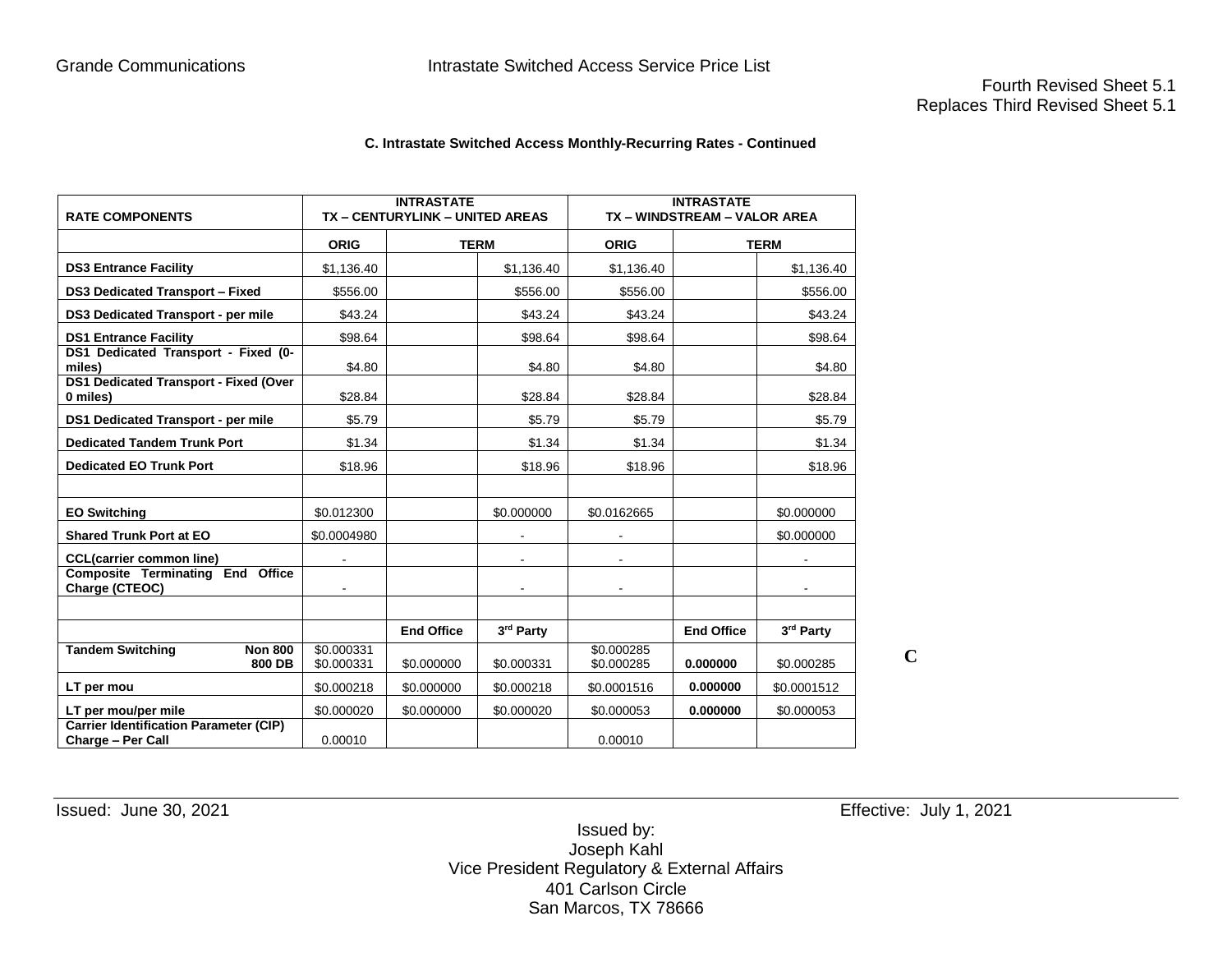## **D. 8XX Number Portability Access Service (800 NPAS)**

## **(1) Description**

 8XX NPAs is an originating offering utilizing FGD trunk side Switched Access Service for the delivery of 8XX calls. 8XX NPAS is intended to allow Grande to route 800 calls to the appropriate 8XX Service Provider. 8XX NPAS allows end users to originate calls on a 1+ basis without the use of an access code. The 8XX NPAS Provider will be identified from the dialed 800 number (i.e., 1+8XX+NXX+XXXX). The 8XX Service Provider has the option of receiving the dialed 8XX number (i.e., 1+8XX+NXX+XXXX) or a translated ten-digit POTS number (i.e., 1+NPA+NXX+XXXX).

## **(2) Rate Regulations**

The following rate element is applicable to 8XX NPAS: the 8XX NPAS Query provides the Customer identification function required to determine the appropriate routing for each 1+8XX+NXX+XXXX call. The 8XX NPAS Query rate applies per call for each 8XX query that returns a valid Carrier Identification Code (CIC).

## **(3) Rates and Charges**

Rate per Query

800 NPAS Query…………………………………………\$.002531

Issued by: Suzanne Goldberg Regulatory Affairs Manager 401 Carlson Circle San Marcos, Texas 78666

Issued: July 2, 2012 Effective: July 2, 2012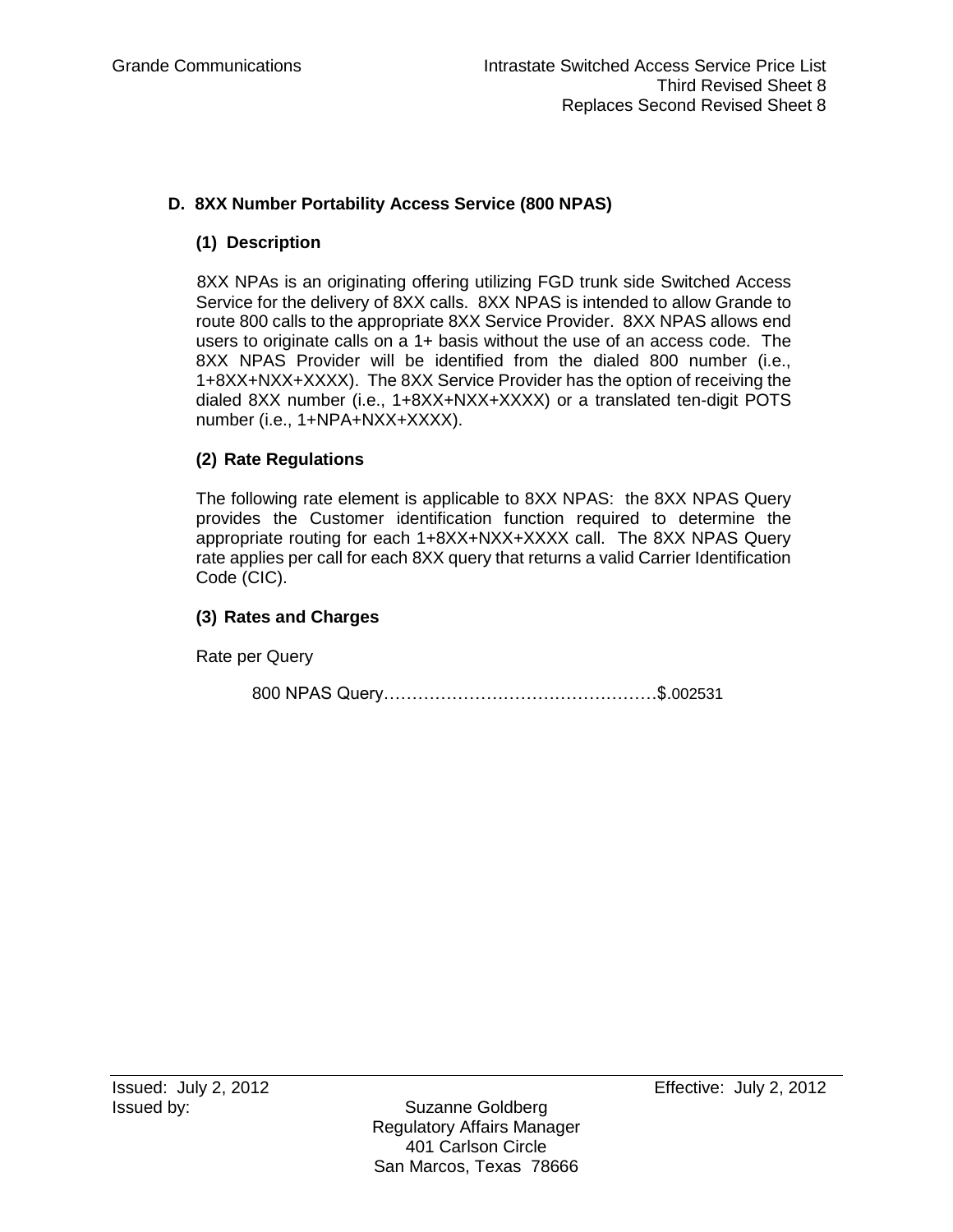### **IV. Payment of Charges**

The Carrier Customer is responsible for the payment of all charges for access service furnished to it by the Company.

The Carrier Customer terminating its access arrangements with the Company is responsible for compensating the Company for all costs of blocking (where blocking is requested by the Carrier Customer), the PIC change charge, if any, incurred by the Company as a result of the Carrier Customer's termination of service to that Shared Customer, and all additional costs associated with this process.

The Company reserves the right to assess late payment charges for Carrier Customers whose account(s) carries principal owing from the prior billing period. Any charges not paid in full by the due date indicated on the billing statement may be subject to a late fee of 1.5% per month.

Recurring monthly charges may be invoiced one month in advance. Invoicing cycles are approximately thirty (30) days in length.

Carrier Customers must notify the Company either verbally, in person, or in writing of any disputed charges within thirty (30) days of the billing date, otherwise all charges on the invoice will be deemed accepted. All charges remain due and payable at the due date, although a Carrier Customer is not required to pay disputed charges while the Company conducts its investigation into the matter.

### **Late Payment Fee**

A late payment fee of 1.5% will be applied to service charges not paid by the due date of the bill. The late payment fee will not be applied to previous late payment charges that have been assessed but remain unpaid, but will apply to the accumulated amount for which the Carrier Customer is in arrears. This late fee may be assessed only once per bill for services rendered.

### **Contested Charges**

All bills are presumed accurate, and shall be binding on the Carrier Customer unless objection is received by the Company no more than thirty (30) days after such bills are rendered. In the event that a billing dispute between the Carrier Customer and the Company for service furnished to the Customer cannot be settled with mutual satisfaction, the Carrier Customer may contact the Company in person, by telephone or in writing, and take the following course of action:

First, the Carrier Customer may request, and the Company will provide, an in-depth review of the disputed amount. (The undisputed portion and subsequent bills must be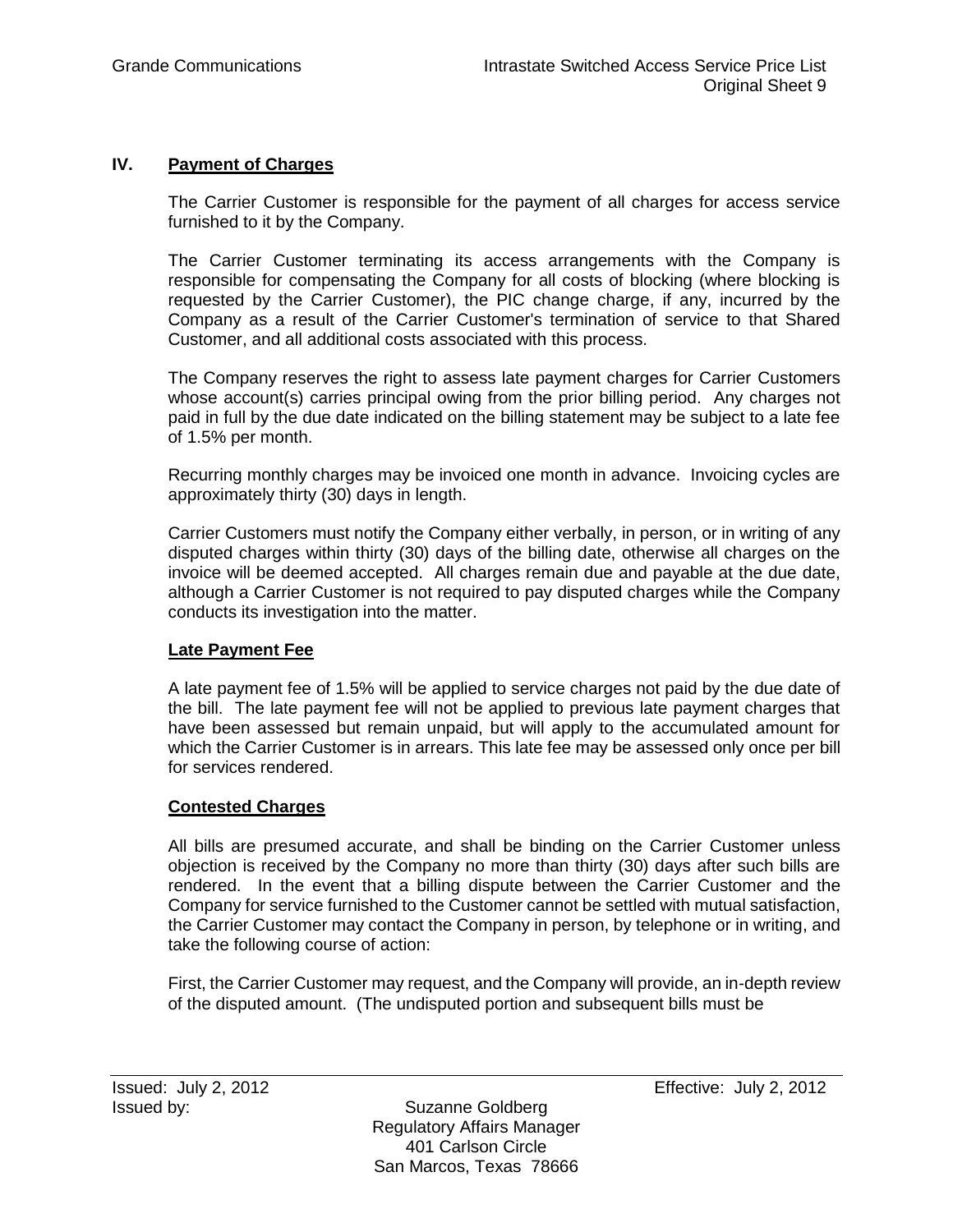paid on a timely basis or the service may be subject to disconnection.)

Second, if there is still a disagreement about the disputed amount after investigation and review by the Company, the Carrier Customer may file an appropriate complaint with the Public Utility Commission of Texas. The address of the Commission is: Public Utility Commission of Texas, 1701 N. Congress Ave., Austin, TX 78711. Telephone (512) 936- 7000, Toll-Free (888) 782-8477.

## **V. Identification and Rating of VoIP-PSTN Traffic**

- 1) Scope
	- a) VoIP-PSTN Traffic is defined as traffic exchanged between a Grande end user and the Customer in time division multiplexing ("TDM") format that originates and/or terminates in internet protocol ("IP") format. This section governs the identification of VoIP-PSTN Traffic that is required to be compensated at interstate access rates (unless the parties have agreed otherwise) by the Federal Communications Commission in its Report and Order in WC Docket Nos. 10-90, etc., FCC Release No. 11-161 (Nov. 18, 2011) ("FCC Order"), as modified by its Second Order on Reconsideration, FCC Release No. 12-47 (Apr. 25, 2012) (Reconsideration Order). Specifically, this section establishes the method of separating such traffic (referred to in this tariff as "Relevant VoIP-PSTN Traffic") from the Customer's traditional intrastate access traffic, so that such Relevant VoIP-PSTN Traffic can be billed in accordance with the FCC Order.
	- b) The term Customer shall mean any individual, partnership, association, joint stock company, trust, corporation, or governmental entity or other entity which subscribes to the services offered under this tariff, including but not limited to Interexchange Carriers (IXCs), end users and other telecommunications carriers or providers originating or terminating toll VoIP-PSTN traffic.
	- c) This section will be applied to the billing of switched access charges to a Customer that is a local exchange carrier only to the extent that the Customer has also implemented billing of interstate access charges for Relevant VoIP-PSTN Traffic in accordance with the FCC Order.

### 2) Rating of VoIP-PSTN

a) Rates. The Relevant VoIP-PSTN Traffic identified in accordance with this tariff section will be billed at rates equal to Grande's applicable tariffed interstate switch access rates listed below in section V.2 (a) rates. Intrastate access minutes of use not required to be billed at interstate rates pursuant to section V.1 will be billed in accordance with the applicable rates provisioned in this Tariff (absent an agreement between Grande and the customer on a different compensation mechanism).

Issued: July 31, 2012 Effective: August 1, 2012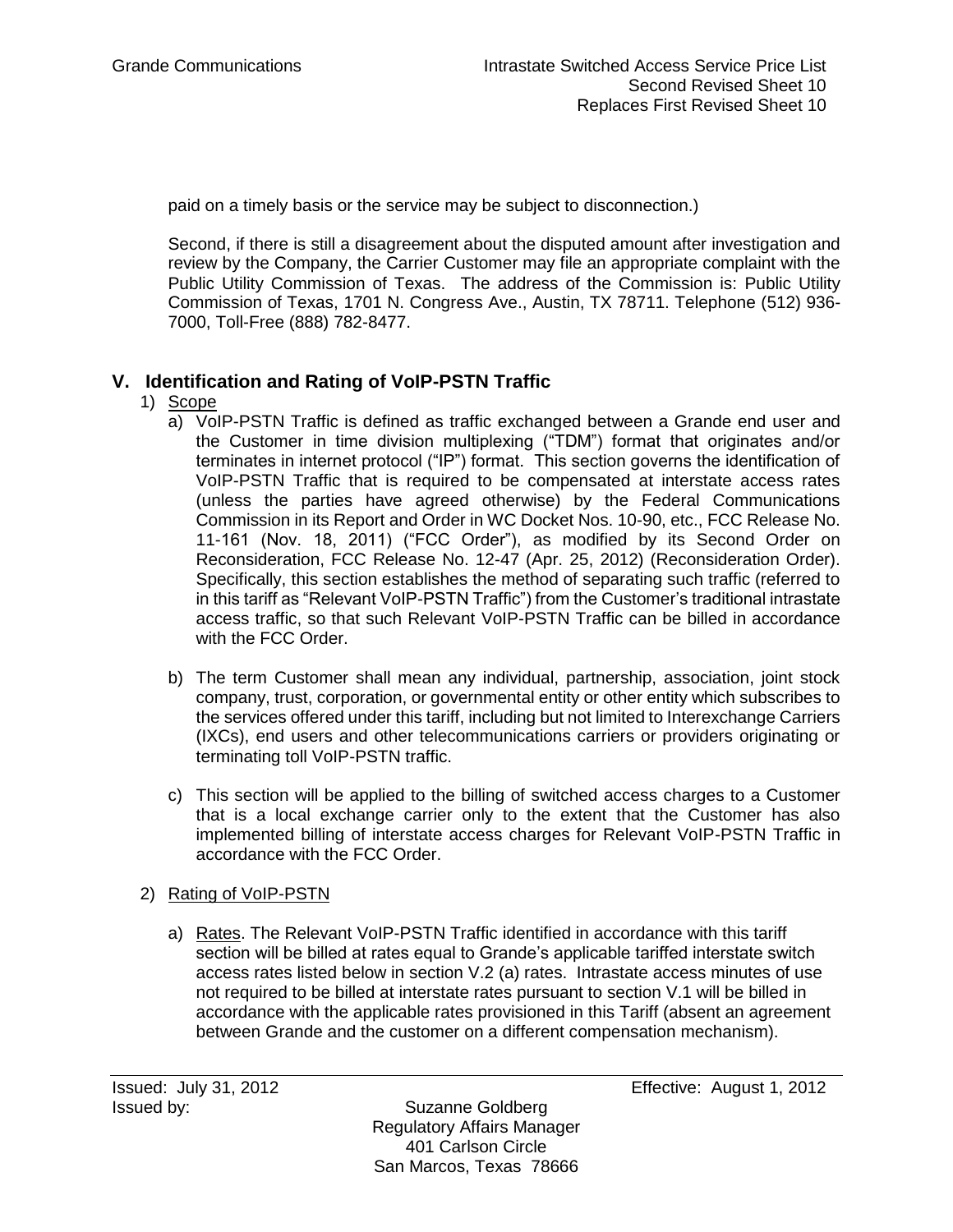## V. Identification and Rating of VoIP-PSTN Traffic 2) Rating of VoIP-PSTN

(a) Rates --

|                                                                 |                    | <sup>1</sup> CenturyLink*<br><b>San Marcos</b> | CenturyLink*****<br><b>United</b> | <b>AT&amp;T**</b>        | Frontier***              | Windstream****<br>Sugarland | Windstream******<br>Valor  |
|-----------------------------------------------------------------|--------------------|------------------------------------------------|-----------------------------------|--------------------------|--------------------------|-----------------------------|----------------------------|
| <b>End Office</b><br>Switching                                  | <b>Term</b>        | \$<br>0.000000                                 | \$<br>0.000000                    | \$0.000000               | \$0.000000               | \$0.000000                  | \$0.000000                 |
| <b>Shared</b>                                                   |                    |                                                |                                   |                          |                          |                             |                            |
| <b>Trunk Port</b><br><b>Per Min</b>                             | <b>Term</b>        | 0.000000<br>\$                                 | \$<br>0.000000                    | \$ 0.000000              | \$ 0.000000              | \$0.0000000                 | \$0.000000                 |
|                                                                 |                    |                                                |                                   |                          |                          |                             |                            |
| <b>Tandem</b><br>Switching                                      | <b>Term</b>        | \$<br>0.006756                                 | \$<br>0.004250                    | \$0.000288               | \$ 0.001574              | \$0.000900                  | \$0.0002491                |
|                                                                 | EO<br>3rd P        | \$0.000000<br>\$0.006756                       | \$0.000000<br>\$0.000331          | \$0.000000<br>\$0.000288 | \$0.001574<br>\$0.001574 | \$0.000000<br>\$0.000900    | \$0.000000<br>\$0.000285   |
| Composite<br>Terminating<br><b>End Office</b><br>Charge         | Term               | \$<br>$\blacksquare$                           | \$<br>$\blacksquare$              | \$<br>$\blacksquare$     | \$0.000000               | \$<br>ä,                    | \$<br>$\blacksquare$       |
| Common                                                          |                    |                                                |                                   |                          |                          |                             |                            |
| <b>Transport</b><br><b>Per Min</b>                              | <b>Term</b>        | 0.000011<br>\$                                 | 0.000218<br>\$                    | \$0.000053               | \$0.000000               | \$0.000600                  | \$0.0001512                |
|                                                                 | <b>EO</b><br>3rd P | \$0.000000<br>\$0.000011                       | \$0.000000<br>\$0.000218          | \$0.000000<br>\$0.000053 | \$0.000000<br>\$0.000000 | \$0.000000<br>\$0.000600    | \$0.000000<br>\$0.0001512  |
| <b>Common</b><br><b>Transport</b><br>Per Min Per<br><b>Mile</b> | <b>Term</b>        | 0.000012<br>\$                                 | 0.000020<br>\$                    | \$0.000003               | \$0.000002               | \$0.000100                  | \$0.000053                 |
|                                                                 | EO<br>$3rd$ P      | \$0.000000<br>\$0.000012                       | \$0.000000<br>\$0.000020          | \$0.000000<br>\$0.000003 | \$0.000002<br>\$0.000002 | \$0.000000<br>\$0.000100    | \$0.0000000<br>\$0.0000053 |
| Info<br>Surcharge                                               | <b>Term</b>        | \$                                             | \$                                | \$                       | \$                       | \$                          | \$                         |
| <b>Carrier ID</b><br>Parm                                       | per<br>call        | 0.000100<br>\$                                 | 0.000100<br>\$                    | \$0.000100               | \$ 0.000100              | \$0.000100                  | \$<br>0.000100             |
| <b>800 NPAS</b><br>Query                                        | per<br>call        | $\mathbb{S}$<br>0.004248                       | \$<br>0.004248                    | \$0.004248               | \$0.004248               | \$0.001000                  | \$0.004248                 |

**R**

\*\* AT&T - Southwestern Bell FCC #73 Interstate Access Section 6

 $\overline{a}$ 

<sup>&</sup>lt;sup>1</sup> \* CenturyTel San Marcos – CenturyTel Operating Companies FCC #8 Issuing Carrier CenturyTel of San Marcos – Section 17

<sup>\*\*\*</sup> Frontier (Verizon) - Frontier Telephone Companies FCC #14 Switch Access Services Section 4.6

<sup>\*\*\*\*</sup> Windstream Sugarland – Windstream Telephone System FCC #6 Access Service Section 17.2

<sup>\*\*\*\*\*</sup> CenturyTel United - CenturyTel Operating Companies FCC #9 Issuing Carrier Central Telephone Company of Texas Section 6.8

<sup>\*\*\*\*\*\*</sup> Windstream Valor 1181 – Windstream Telephone System FCC #6 Access Service Section 17.2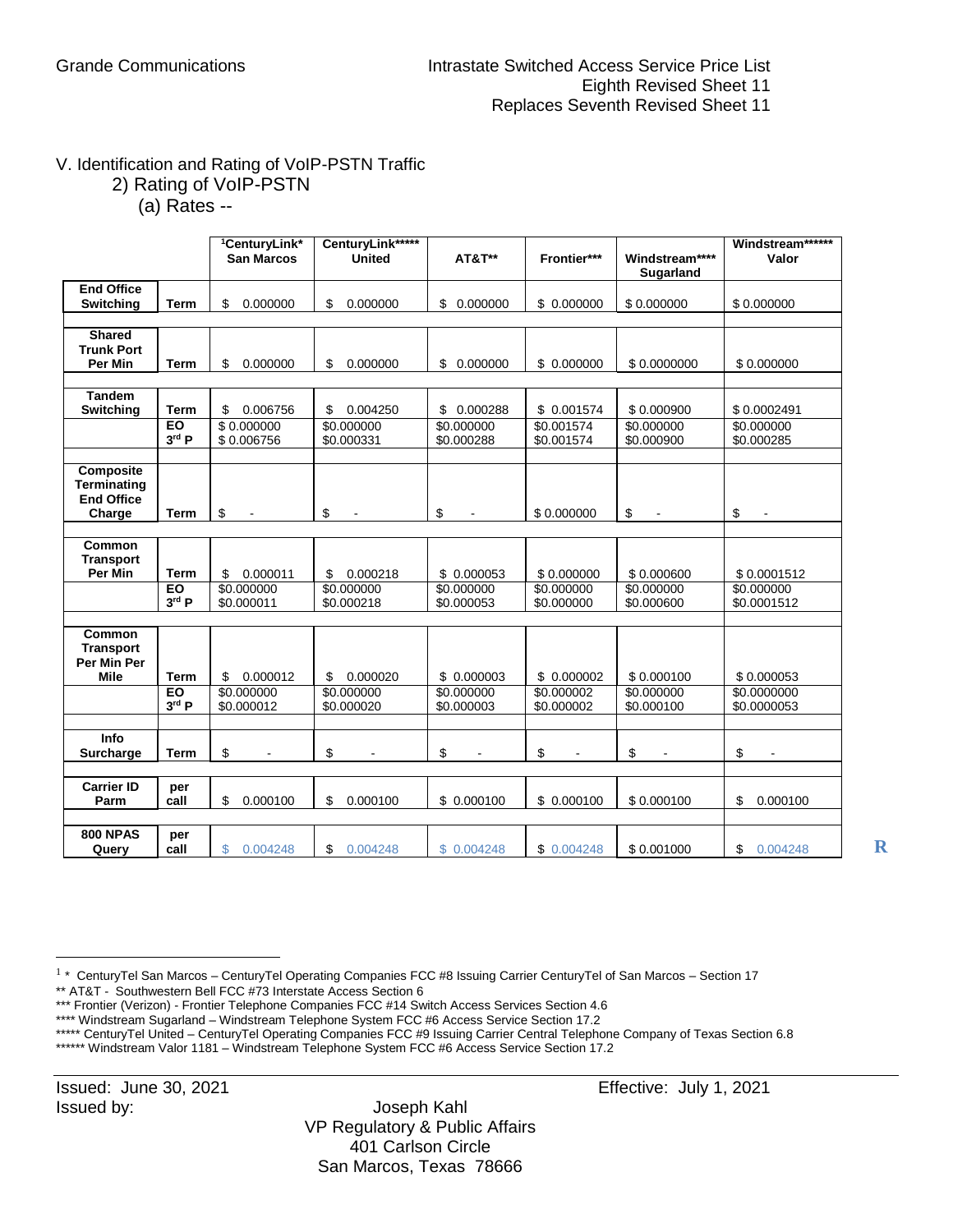- b) In the event the Customer claims they are not the entity to be billed, the Customer shall assist Grande in identifying the correct entity by providing information related to the identification of the Customer who is financially responsible for the payment of charges on such Toll VoIP-PSTN traffic.
- 3) Calculation and Application of Percent-VoIP-Usage Factor Grande will determine the number of Relevant VoIP-PSTN Traffic minutes of use ("MOU") to which interstate rates will be applied under subsection 2), above by applying a Percent VoIP Usage ("PVU") factor to the total terminating intrastate access MOU exchanged between a Grande end user and the Customer. The PVU will be derived and applied as follows:
	- a) The Customer will calculate and furnish to Grande a factor (the "PVU-C") representing the total terminating MOUs by the Customer to Grande in the state that the Customer originates in IP format. The Customer PVU-C factor must be submitted by CIC. This PVU-C shall be based on information such as the number of the Customer's retail VoIP subscriptions in the state (*e.g.* as reported on FCC Form 477), traffic studies, actual call detail, or other relevant and verifiable information. The Customer shall retain the call detail, work papers and information used to develop the PVU-C factor for a minimum of one year.
	- b) Grande will, likewise, calculate a factor (the "PVU-G") representing the percentage of Grande's total Terminating access MOU in the state that Grande terminates on its network in IP format. This PVU-G shall be based on information such as the number of Grande's retail VoIP subscriptions in the state (*e.g.*as reported on FCC Form 477), traffic studies, actual call detail, or other relevant and verifiable information.
	- c) Grande will use the PVU-C and PVU-G factors to calculate a PVU factor that represents the percentage of total terminating intrastate access MOU received from the Customer and the resulting number of minutes will be billed at terminating interstate access rates. Originating VOIP-PSTN Traffic will be billed at Grande's intrastate access rates. The PVU factor will be calculated as the sum of: (A) the PVU-C factor and (B) the PVU-G factor times (1.0 minus the PVU-C factor).
	- d) Grande will apply the PVU factor to the total terminating intrastate access MOU received from the Customer to determine the number of Relevant VoIP-PSTN Traffic MOUs.

*Example 1:* The PVU-G is 10% and the PVU-C is 40%. The PVU factor is equal to  $40\% + (10\% \times 60\%) = 46\%$ . Grande will bill 46% of the Customer's terminating intrastate access MOU at its applicable tariffed interstate rates.